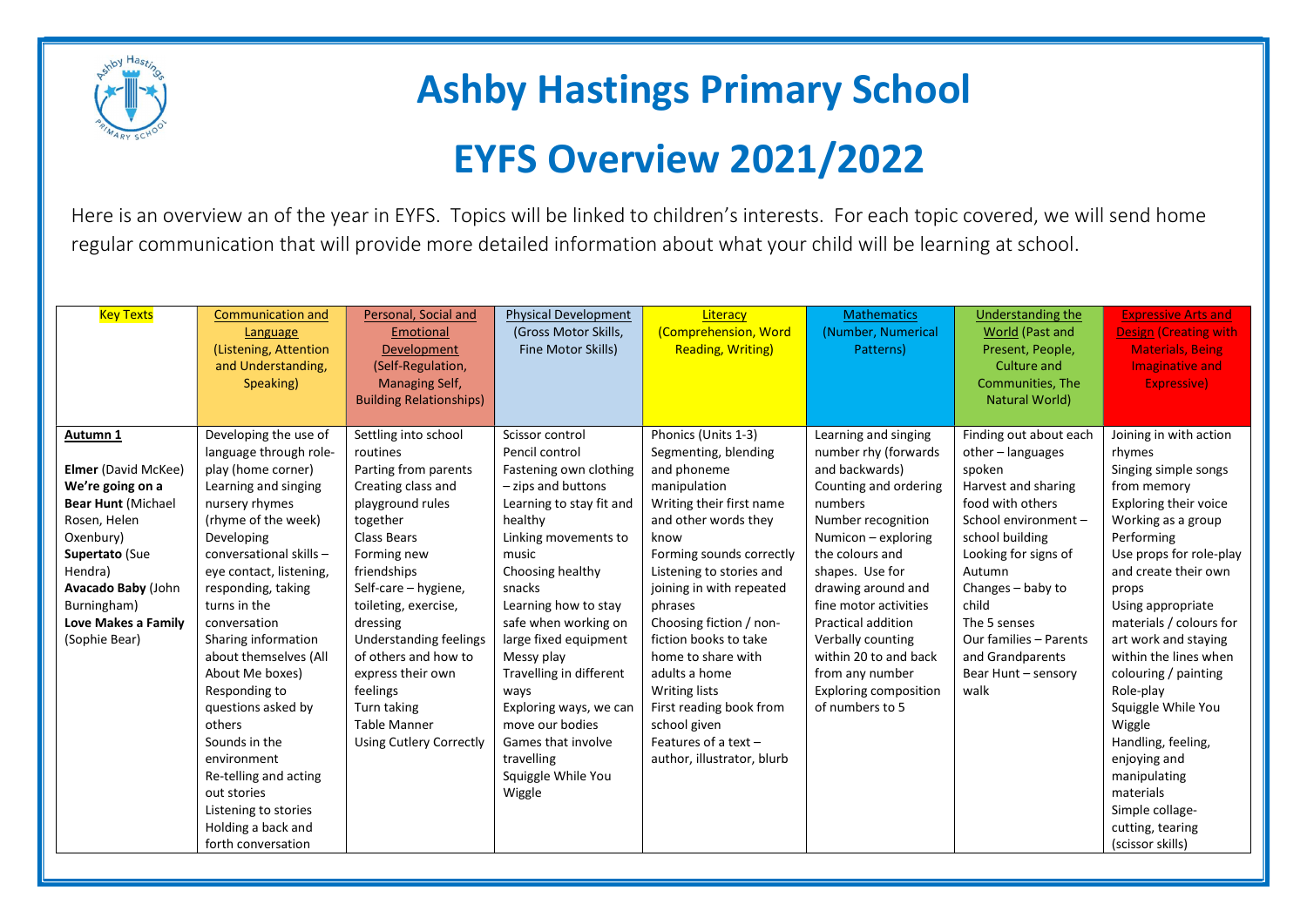| <b>Autumn 2</b><br>A Superhero Like<br>You' (Dr. Ranj)<br><b>Real Superheroes</b><br>(Julia Seal)                                 | Say no to bullying<br>Family celebrations -<br>Christmas<br>Respect for other<br>cultures and beliefs<br>Keeping safe (e-safety)<br>Follow multiple set of<br>instructions<br>Show sensitivity<br>towards others needs | Begin to use more<br>complex sentences<br>when responding to<br>people<br>Developing the use of<br>language through role-<br>play<br>Attending whole<br>school assemblies<br>Make comments about<br>familiar stories     | Use small equipment<br>with control<br>Sewing skills -<br>threading beads /<br>pasta shapes / holes<br>punched into pieces of<br>paper to thread wool<br>and string<br>Parachute games<br>Handwriting - correct<br>letter formation<br>Positional movements<br>Using apparatus to<br>climb and jump safely<br>Working as a team<br><b>Balancing bikes</b> | Phonics (Units 4-7)<br>Writing $-$ labels /<br>captions<br>Learning about fiction<br>and non-fiction books<br>Individual readers<br>Verbalise a sentence<br>Finger spaces<br>Features of a text-<br>author, illustrator, blurb                                                                 | Numicon - linking tiles<br>to the correct<br>numbers<br>Ordering the numicon<br>Counting actions and<br>objects that cannot be<br>moved<br>Solving addition<br>problems - practical<br>equipment<br>Subtraction<br><b>Exploring composition</b><br>of numbers to 10<br>Verbally counting to<br>20 (and beyond) | Diwali<br><b>Nativity Story</b><br>Remembrance Day<br>Fire safety<br>E-safety<br>Water safety<br>People roles in society                         | Sing songs<br>Perform actions to<br>accompany songs<br>Sing confidently in a<br>group<br>Copy rhythms and<br>melodies using their<br>voice<br>Learning Christmas<br>songs<br>Adding more detail to<br>pictures<br>Mixing colours<br>Recognise primary<br>colours<br>Explore colour mixing<br>Experiment with<br>different tools<br>Printing - ink,<br>sponges, paint<br>Christmas production<br>to Parents /<br>Grandparents<br>Clay - Diva lamps<br>Junk modelling<br>Role-play<br>Hold and use drawing<br>tools such as pencils<br>and crayons using<br>them with some<br>dexterity and control. |
|-----------------------------------------------------------------------------------------------------------------------------------|------------------------------------------------------------------------------------------------------------------------------------------------------------------------------------------------------------------------|--------------------------------------------------------------------------------------------------------------------------------------------------------------------------------------------------------------------------|-----------------------------------------------------------------------------------------------------------------------------------------------------------------------------------------------------------------------------------------------------------------------------------------------------------------------------------------------------------|------------------------------------------------------------------------------------------------------------------------------------------------------------------------------------------------------------------------------------------------------------------------------------------------|----------------------------------------------------------------------------------------------------------------------------------------------------------------------------------------------------------------------------------------------------------------------------------------------------------------|--------------------------------------------------------------------------------------------------------------------------------------------------|----------------------------------------------------------------------------------------------------------------------------------------------------------------------------------------------------------------------------------------------------------------------------------------------------------------------------------------------------------------------------------------------------------------------------------------------------------------------------------------------------------------------------------------------------------------------------------------------------|
| Spring 1<br><b>The Snowflake</b><br>Mistake (Lou<br>Treleaven / Maddie<br>Frost)<br><b>The Loud Winters</b><br>Nap (Katie Hudson) | Set and work towards<br>simple goals<br>Begin to show more<br>independence during<br>activities                                                                                                                        | Characters and<br>settings in stories -<br>using adjectives to<br>describe them<br>Re-tell and act out<br>stories<br>Developing the use of<br>language through role<br>play<br>Ask questions to clarify<br>understanding | Handwriting - correct<br>letter formation<br>Small equipment -<br>hand-eye coordination<br>Gymnastics:<br>-jump/land<br>-rolls<br>-positional<br>Team games<br>Sequences of<br>movements                                                                                                                                                                  | Phonics (Units 8-11)<br>Learning the names of<br>the letters of the<br>alphabet<br>Writing captions and<br>simple sentences<br>Story maps<br><b>Extended writing</b><br>Extended sentences with<br>CL and FS<br>Individual readers<br>Hold a sentence<br>Finger spaces<br>Handwriting sessions | Solving addition and<br>subtraction problems<br>- practical equipment<br>- fingers / head<br>Adding groups of<br>objects together<br>Recording number<br>sentences<br>Reasoning and<br>problem solving<br>Doubling<br>Greater than / less<br>than                                                              | Chinese new year<br>celebrations<br>Food tasting - Chinese<br>food<br>Signs of Winter<br>(seasons)<br>Melting ice - looking<br>after an ice cube | Explore rhythm<br>through play<br>Move in time with<br>music<br>Junk modelling -<br>building for a purpose<br>and beginning to<br>adapt work where<br>necessary<br>Role play                                                                                                                                                                                                                                                                                                                                                                                                                       |